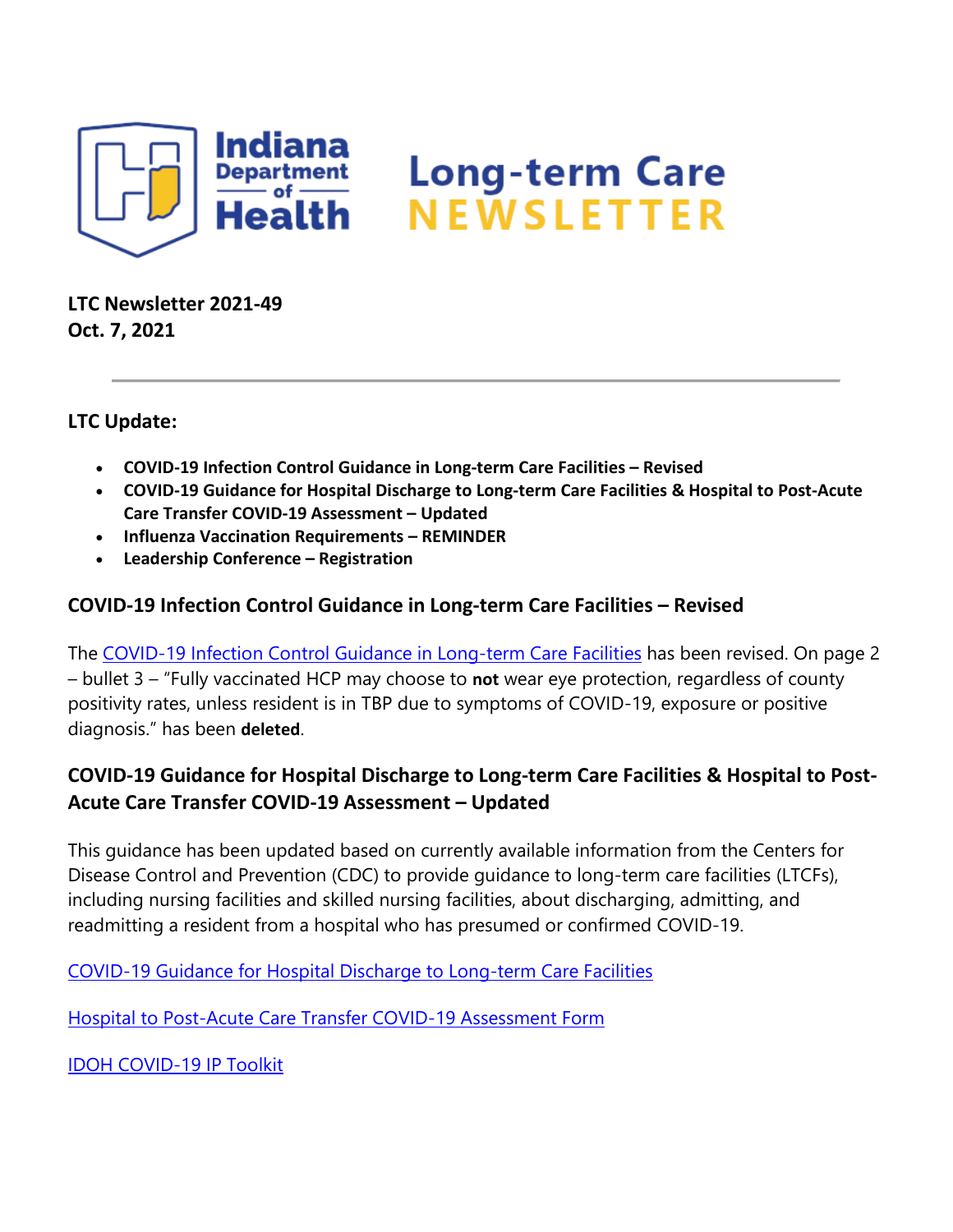## **Influenza Vaccination Requirements – REMINDER**

All nursing homes are required each year to offer each resident an influenza immunization Oct. 1 through March 31, unless the immunization is medically contraindicated or the resident has already been immunized during this time period. Facilities should offer the vaccine as soon as supply is available. While multiple vaccine options are available, CDC recommends use of any licensed, ageappropriate influenza vaccine during the 2021-22 influenza season.

## [Seasonal Flu Vaccines | CDC](https://protect2.fireeye.com/v1/url?k=c178e2e2-9ee3da06-c17cabe2-8621b744bf41-c9735e79f04d37ca&q=1&e=1cf32b54-a64c-4102-8944-9212d162242b&u=https%3A%2F%2Flnks.gd%2Fl%2FeyJhbGciOiJIUzI1NiJ9.eyJidWxsZXRpbl9saW5rX2lkIjoxMDQsInVyaSI6ImJwMjpjbGljayIsImJ1bGxldGluX2lkIjoiMjAyMTEwMDcuNDcwMzU1ODEiLCJ1cmwiOiJodHRwczovL3d3dy5jZGMuZ292L2ZsdS9wcmV2ZW50L2ZsdXNob3QuaHRtP3dlYj0xJndkTE9SPWM4RTI2MTI0RC1CNjkyLTQzNTUtODJFQy1EOTI2NEVFNjQ1M0IifQ.ggCNBNAfx9f08hfabMN5l2tMbOdpOTH1Q8xdlAW1haA%2Fs%2F1439130268%2Fbr%2F113553905447-l)

In addition, each resident should be offered a pneumococcal vaccination, unless medically contraindicated or already immunized.

## [Pneumococcal Vaccination: What Everyone Should Know | CDC](https://protect2.fireeye.com/v1/url?k=9f487544-c0d34da0-9f4c3c44-8621b744bf41-fd9627fbd0bd5678&q=1&e=1cf32b54-a64c-4102-8944-9212d162242b&u=https%3A%2F%2Flnks.gd%2Fl%2FeyJhbGciOiJIUzI1NiJ9.eyJidWxsZXRpbl9saW5rX2lkIjoxMDUsInVyaSI6ImJwMjpjbGljayIsImJ1bGxldGluX2lkIjoiMjAyMTEwMDcuNDcwMzU1ODEiLCJ1cmwiOiJodHRwczovL3d3dy5jZGMuZ292L3ZhY2NpbmVzL3ZwZC9wbmV1bW8vcHVibGljL2luZGV4Lmh0bWwifQ.eRs2cNpNKvaXyWcgslIIzmRoWV4jpMf7mRGuv3Hu4wA%2Fs%2F1439130268%2Fbr%2F113553905447-l)

**NOTE**: COVID-19 vaccines may be administered without regard to timing of other vaccines. This includes simultaneous administration of COVID-19 vaccine and other vaccines on the same day. If multiple vaccines are administered at a single visit, administer each injection in a different injection site.

[Interim Clinical Considerations for Use of COVID-19 Vaccines | CDC](https://protect2.fireeye.com/v1/url?k=a9487707-f6d34fe3-a94c3e07-8621b744bf41-558557bfb448aeef&q=1&e=1cf32b54-a64c-4102-8944-9212d162242b&u=https%3A%2F%2Flnks.gd%2Fl%2FeyJhbGciOiJIUzI1NiJ9.eyJidWxsZXRpbl9saW5rX2lkIjoxMDYsInVyaSI6ImJwMjpjbGljayIsImJ1bGxldGluX2lkIjoiMjAyMTEwMDcuNDcwMzU1ODEiLCJ1cmwiOiJodHRwczovL3d3dy5jZGMuZ292L3ZhY2NpbmVzL2NvdmlkLTE5L2NsaW5pY2FsLWNvbnNpZGVyYXRpb25zL2NvdmlkLTE5LXZhY2NpbmVzLXVzLmh0bWw_Q0RDX0FBX3JlZlZhbD1odHRwcyUzQSUyRiUyRnd3dy5jZGMuZ292JTJGdmFjY2luZXMlMkZjb3ZpZC0xOSUyRmluZm8tYnktcHJvZHVjdCUyRmNsaW5pY2FsLWNvbnNpZGVyYXRpb25zLmh0bWwjQ29hZG1pbmlzdHJhdGlvbiJ9.igidtv3_m7J1mdqe59SCoaTj4hNdiivB1-zLrY-Q5zM%2Fs%2F1439130268%2Fbr%2F113553905447-l)

# **Leadership Conference – Registration**

The Indiana Healthcare Leadership Conference "Moving Forward & Recognizing Concerns" will be held Tuesday, November 2, 2021. The conference this year will be a **virtual event** for healthcare providers.

## **Leadership Conference**

The Indiana Healthcare Leadership Conference began in June 2007. Each conference was designed to be a one-day conference focusing on a single healthcare issue or concern. These conferences brought together healthcare leaders to promote improvement in quality of care and quality of life for long-term care residents. In 2020, due the COVID-19 pandemic no conference was planned. In 2021, the Indiana Department of Health (IDOH) decided to move forward and provide a **virtual** conference. This conference will look at the experience of COVID-19 and the effects on healthcare, personnel, residents, and families.

#### **Invited Individuals**

The IDOH – Long-term Care Division recommends long-term care personnel such as facility administrators, directors of nursing, staff educators, or other members of the facility team attend.